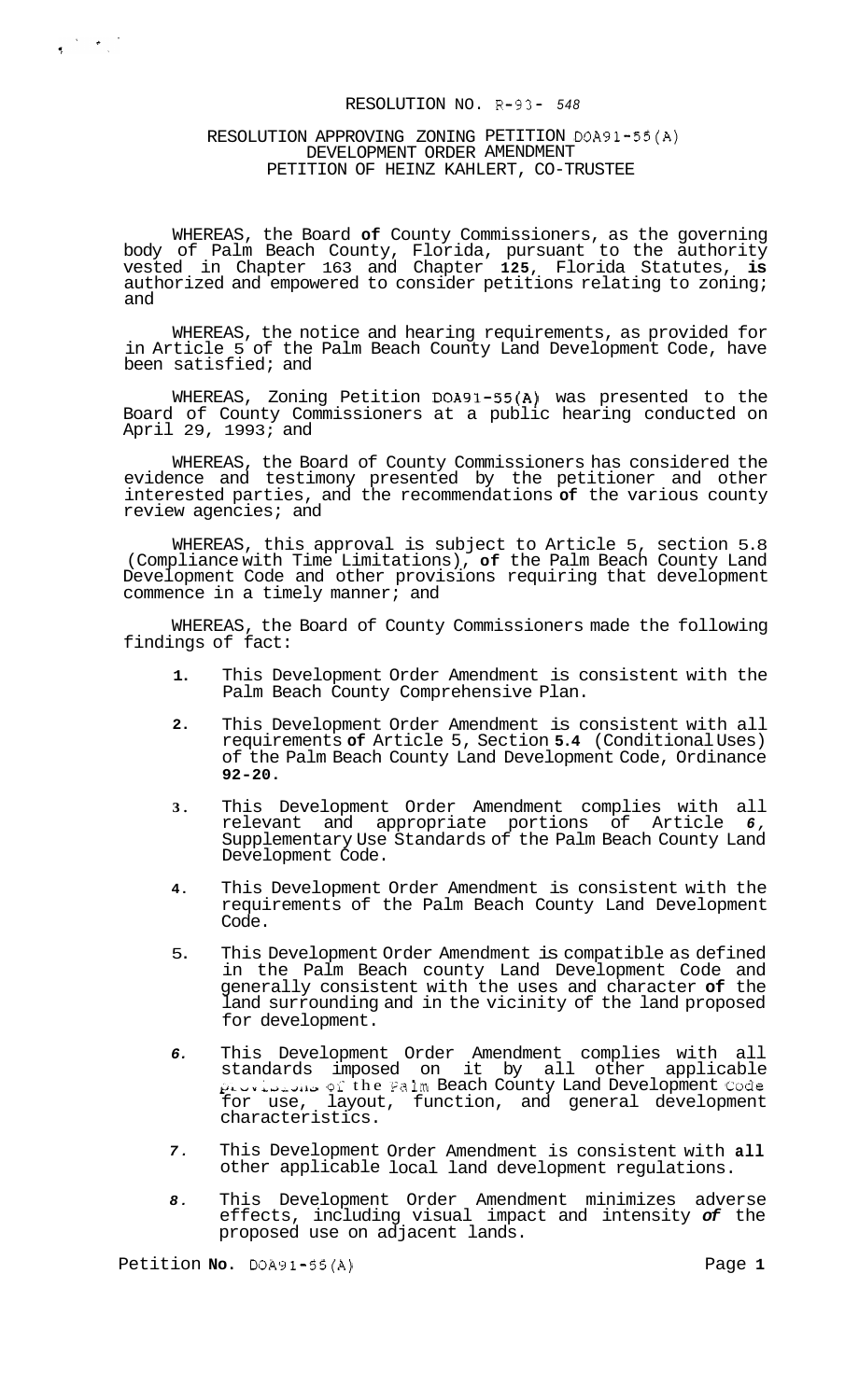- 9. This Development Order Amendment complies with Art. 11, Adequate Public Facility Standards,
- **10.** This Development Order Amendment minimizes environmental impacts, including but not limited to water, air, stormwater management, wildlife, vegetation, wetlands and the natural functioning of the environment.
- 11. This Development Order Amendment will result in logical, timely and orderly development patterns.
- 12. This Development Order Amendment is consistent with applicable neighborhood plans.

WHEREAS, Article 5 **of** the Palm Beach County Land Development Code requires that the action of the Board of County Commissioners be adopted by resolution.

NOW, THEREFORE, BE IT RESOLVED BY THE BOARD OF COUNTY COMMISSIONERS OF PALM BEACH COUNTY, FLORIDA, that Zoning Petition DOA91-55(A), the petition of HEINZ KAHLERT, CO-TRUSTEE for a DEVELOPMENT ORDER AMENDMENT in the GENERAL COMMERCIAL (CG) Zoning District, to amend the site plan for an Auto service station with Convenience store and Automatic car wash, previously approved on a parcel **of** land legally described in EXHIBIT A, attached hereto and made **a** part hereof, and generally located on a vicinity sketch as shown on EXHIBIT B, attached hereto and made a part hereof, was approved on April 29, 1993, subject to the conditions of approval described in EXHIBIT C, attached hereto and made a part hereof.

Commissioner **Marcus** moved for the approval **of** the Resolution.

The motion was seconded by Commissioner **Roberts** and, upon being put **to** a vote, the vote **was** as follows:

| Absent        |
|---------------|
| Aye           |
| Aye<br>Absent |
|               |
| Aye           |
| Aye           |
| Ave           |
|               |

The Chair thereupon declared that the resolution was duly passed and adopted this 29th day of April, 1993.

APPROVED AS TO FORM AND LEGAL SUFFICIENCY

 $\langle \mathbf{A}^{\dagger} \rangle$ 

 $\mathcal{L}_{\Lambda}$ 

ATTORNEY

PALM BEACH COUNTY, FLORIDA BY ITS BOARD OF COUNTY . : COMMISSIONERS \. .I . ., .\_ '.  $\mathcal{L}^{\text{in}}$  ,  $\mathcal{L}^{\text{in}}$  ,  $\mathcal{L}^{\text{in}}$  ,  $\mathcal{L}^{\text{in}}$ ' **.e\*--** \*'. .. ,  $\frac{1}{2}$ ,<br>,<br>, ' ,- > .( .. **<sup>I</sup>**  $\mathcal{F} = \mathcal{F}$ BY: CLERK **DEPUTY**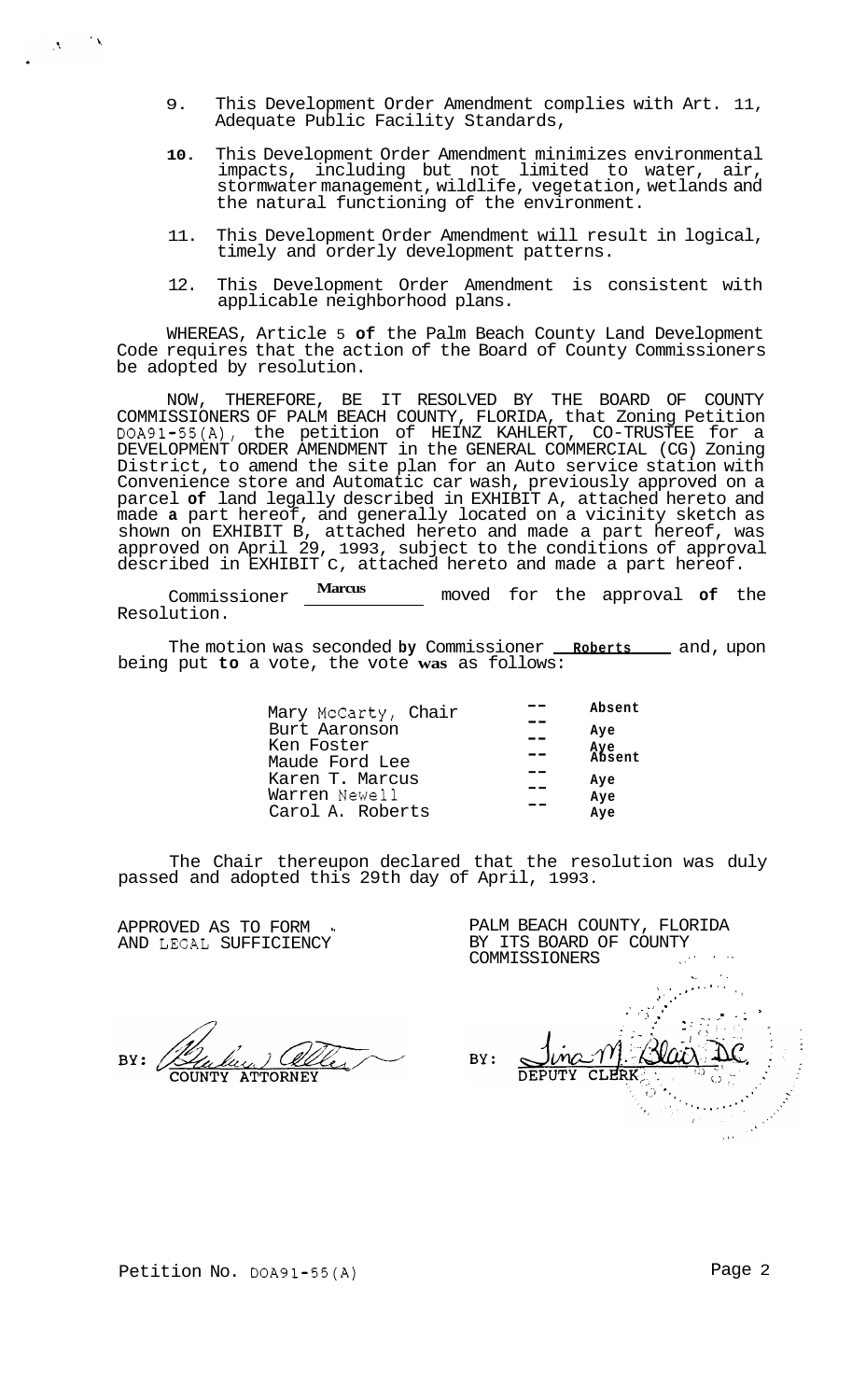### **EXHIBIT A**

## LEGAL **DESCRIPTION**

*<sup>A</sup>certsln parcel of land lylng In TRACTS* **if** *and 12, BLOCK 55, PALH BEACH*  FAŘŇS COMPÁNY PLATINO. IS, récorded in Plat Book 2. Pages 45 through 54.<br>Public Records of Palm Beach County, Florida, sald parcel being more *parttcularly descrlbed* **as** *follows:* 

.. -

*COMNENCING at the lntersectlon of the North l ine of sald BLOCK 55 wl th the canterllne of HAGEN ROAD (ssld centerllne also beln the centerline of the*  30 foot roadway shonn on said PALN BEACH FARNS CONPANY PLAT NO. 3. run<br>thence South 89-25-54 hest along the said North line of BLOCK 55, a distance of 927.74 feet to the POINT OF BEGINNING; and from said POINT OF BEGINNING<br>run thence, South 14–25–54 **Mest** (departing from the said North Line of BLOCK *55). a dlstsnce of 35.36 feet; thence South 00-34-06 East, a dlstance of 265.00 fee?; thence South 89-25-54 Usst, a dlstance of 295.00 feet; thence North 00-34-06 nest, a dl* **s** *tance of 260.00 feet; thence North 89-25-54 East.*  a distance of 242.08 feet, more or less, to the intersection thereof with<br>the westerly line of said TRACT 11; thence North 00-Of-10 West, along the sald westerly Tine of TRACT 11, a distance of 30 00 feet. sore or less, to<br>the said North I ine of BLOCK 55; thence North 89-25-54 East along the said *North I Ine* **or** *BLOCK 55, a dlstance of 77.63 feet to the POINT OF* **8** *€GINNING.* 

 $\sqrt{2}$  and  $\sqrt{2}$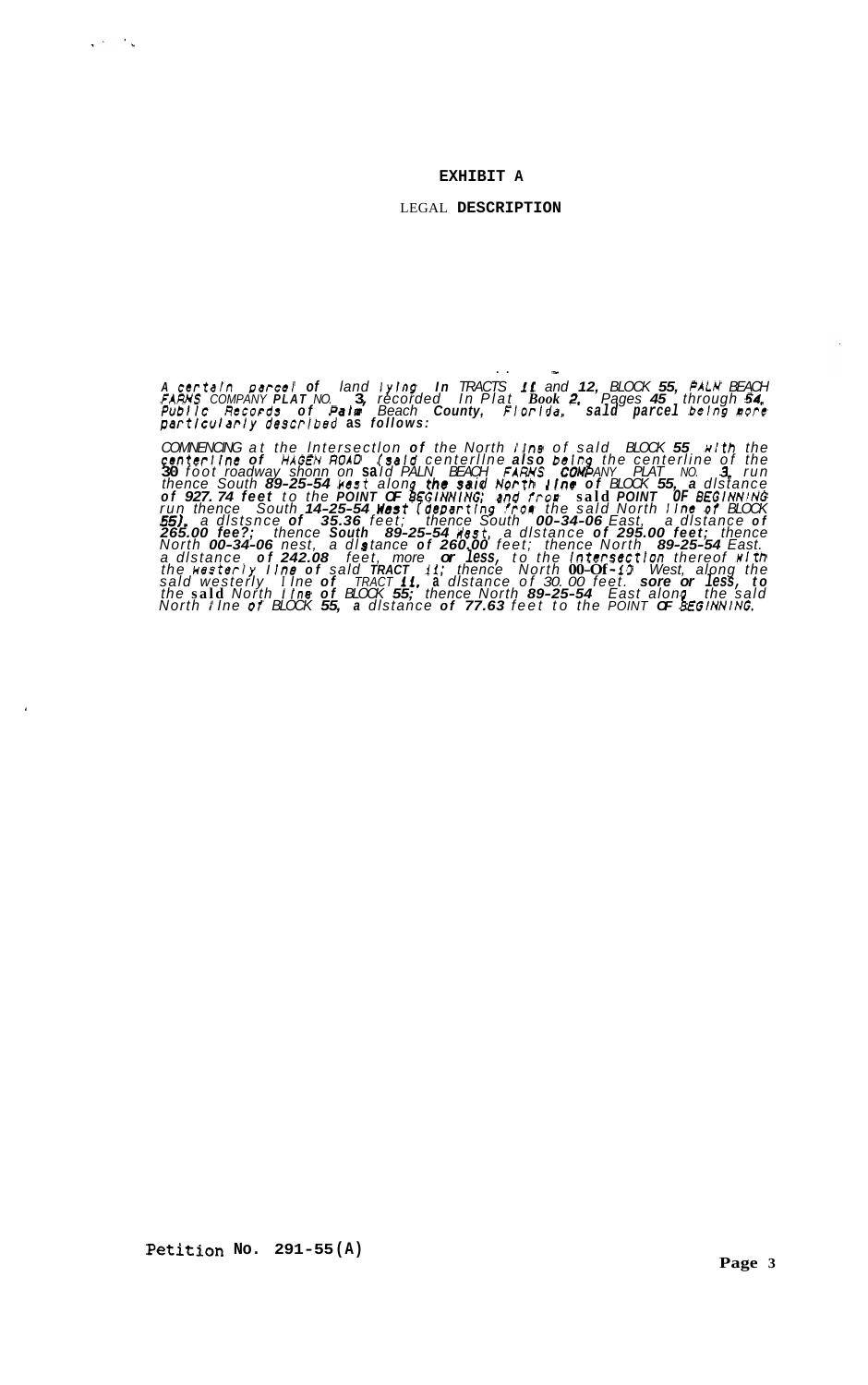# **EXHIBIT B**

# **VICINITY SKETCH**

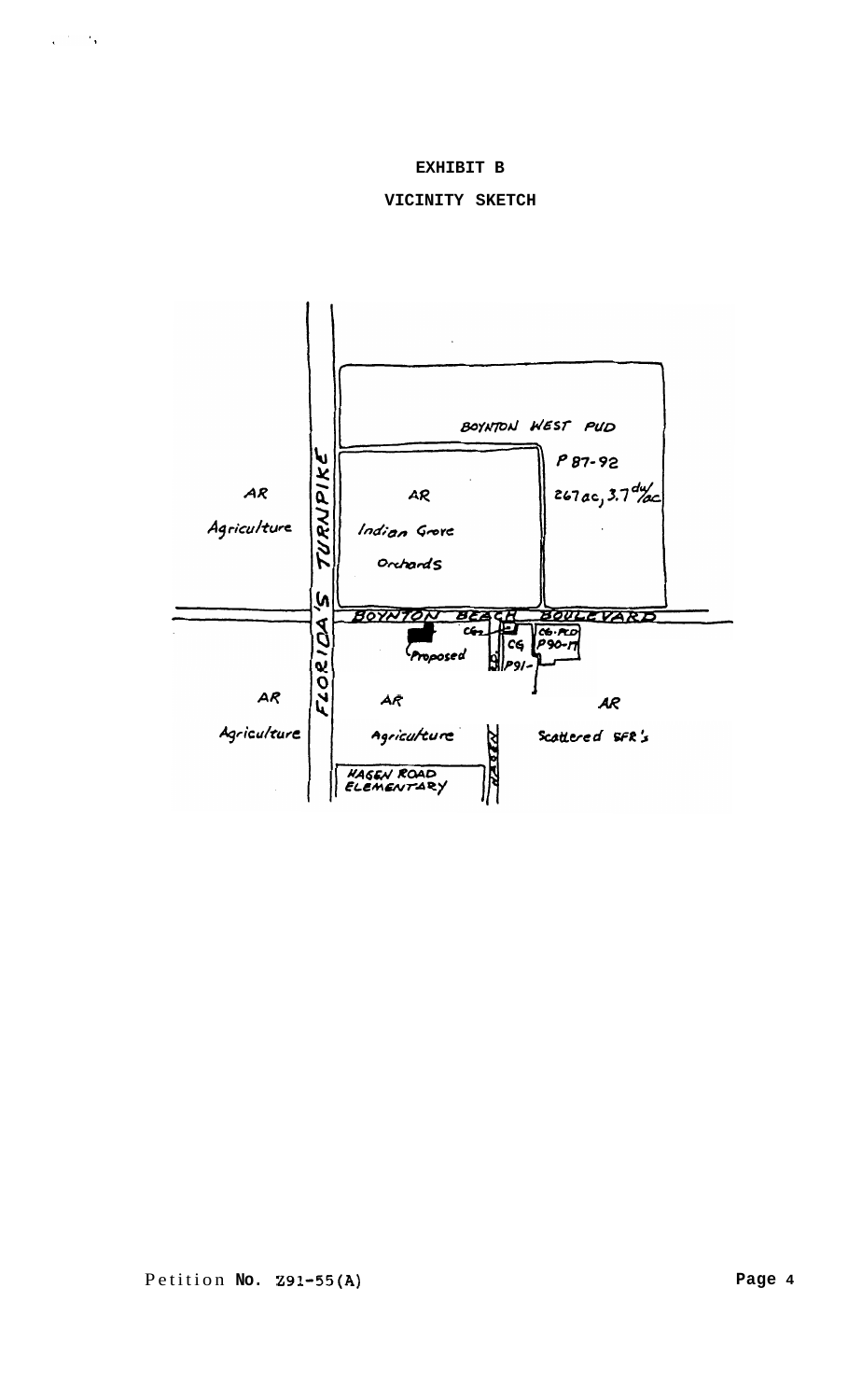## EXHIBIT C

# CONDITIONS **OF** APPROVAL

## A. ALL PETITIONS

 $\Delta \sim$ 

- 1. All previous conditions of approval applicable to the subject property, as contained in Resolution R-92-354 have been consolidated as contained herein. The petitioner shall comply with all previous conditions of approval, including original deadlines for ULDC Section **5.8** compliance, as amended, unless expressly modified. MONITORING
- 2. **Prior to site plan certification, the site plan shall be amended to indicate compliance with all minimum property development regulations and land development requirements of Palm Beach County.** (ZONING) (Previously Condition No. A1 **of** Resolution No. R-92-354)
- 3. Condition No. A.2. **of** Resolution No. R-92-354, which currently states:

**This Special Exception is granted concurrent with a rezoning. Development of the site is limited to the uses and site design shown on the site plan approved by the Board of County Commissioners (Exhibit No. 24). Any modifications must be approved by the Board** *of* **County Commissioners unless the proposed use or design changes are permitted pursuant to Boning Code Section 402.7 (E)2 (b) (Site Plan Review Committee Powers and Standards of Review) or required by the conditions of approval contained herein.** 

**Is** hereby amended **to** state:

Development **of** the subject site is limited to an auto service station, convenience store with auto car wash facility. Any modifications must be approved by the Board of County Commissioners except those permitted modifications to the site plan subject to approval **by** the Development Review Committee pursuantto Article 5.4.E.13<br>of the ULDC. (ZONING) of the ULDC.

**4.** Condition **No.** A.3. **of** Resolution No. R-92-354, which currently states:

**The petitioner shall submit an application to the Site Plan Review Committee for the certification** *of* **the site plan approved by the Board of County Commissioners for this site prior to April 7, 1992.** 

**Is** hereby deleted. (Reason: No longer necessary)

5. Prior to site plan certification by the Development Review Committee, the property owner shall select one **of**  the proposed alternative site plans and shall obtain certification of only the selected site plan. (ZONING)

# **It). AUTO** SERVICE (NO REPAIRS)

**1. No outdoor speaker or public address systems which are audible off-site shall be permitted.** (CODE ENFORCEMENT) (Previously Condition No. **B.l.** of Resolution **No. R-92-**  354)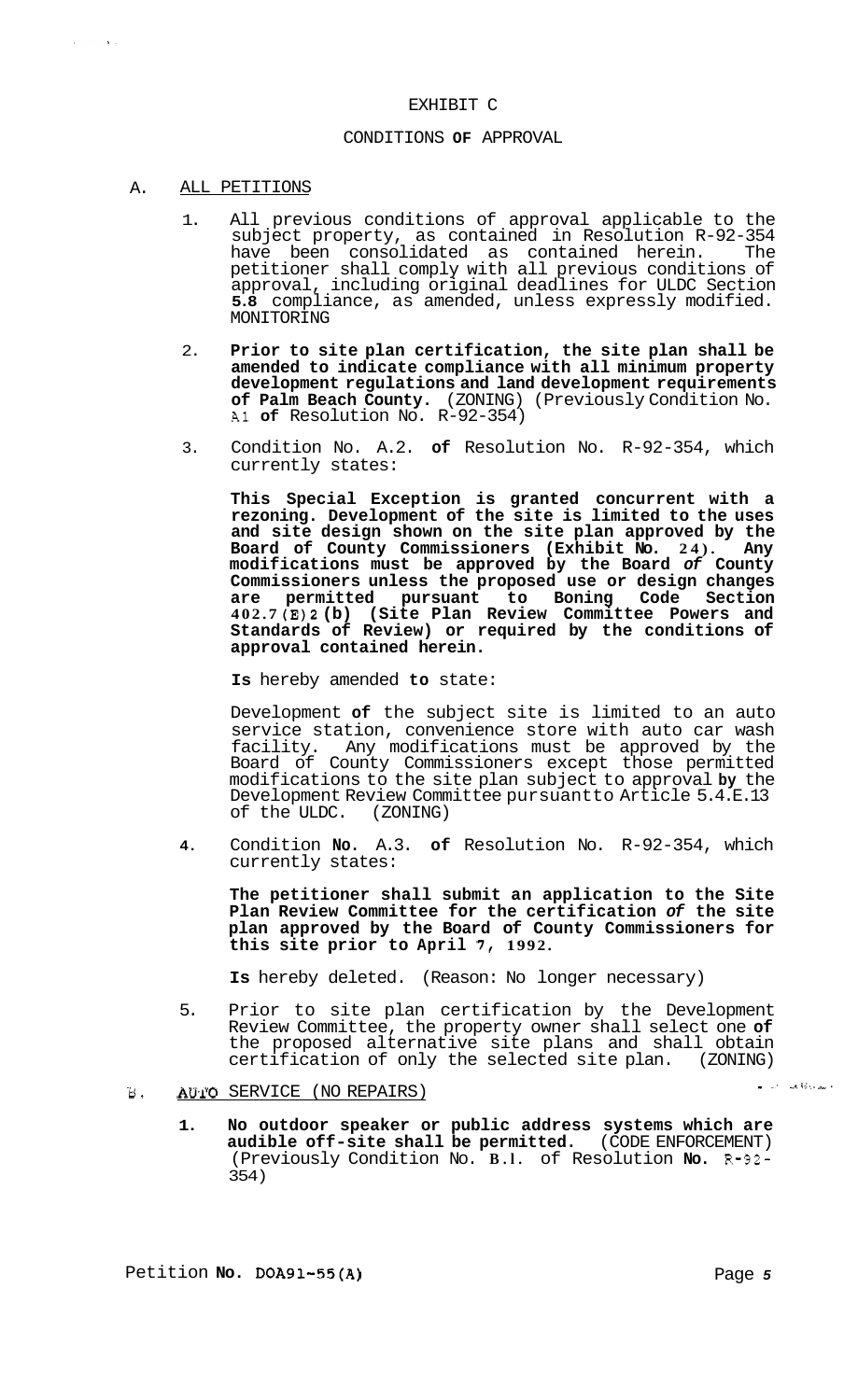- 2. **No outside storage of vehicles, disassembled vehicles, or parts thereof, shall be permitted on site.** (CODE ENFORCEMENT) (Previously Condition No. B.2. of Resolution No. R-92-354)
- 3. **There shall be no repair of vehicles allowed on site.**  (CODE ENFORCEMENT) (Previously Condition No. B.3. **of**  Resolution No. R-92-354)
- 4. **Prior to site plan certification, the site plan shall be amended to indicate facilities for the provision of air and water for minor vehicle maintenance. The owner of the service station facility shall provide air and water for minor vehicle maintenance to the public at no charge.**  (ZONING) (Previously Condition No. B.4. of Resolution No. R-92-354)

# C. BUILDING AND SITE DESIGN

**1.** Condition No. C.l. **of** Resolution No. R-92-354, which currently states:

**Total gross floor area shall be limited to a maximum of 2,400 square feet. Additional square footage may be permitted in accordance with Zoning Code Section 402.7 (E) 2 (b) (Site Plan Review Committee Powers and Standards of Review).** 

Is hereby amended to state:

Total gross floor area shall be limited **to:** 

- a. Alternative No. **1** 2,457 square feet; or,
- b. Alternative No. 2 2,400 square feet; and
- c. Additional square footage may be added pursuant to Section 5.4.E.13 (minor deviations) of the Unified Land Development Code.

Only one alternative shall be permitted. (ZONING)

- 2. **All air conditioning and mechanical equipment shall be screened from view on all sides by a visually opaque barrier consistent with the color and character of the principle structure or equivalent landscape material.**  (ZONING-Code Enforcement) (Previously Condition No. C.2. of Resolution No. R-92-354)
- 3. **Prior to site plan certification, the petitioner shall amend the site plan to indicate the correct ultimate right-of-way.** (Previously Condition No. C. 3. **of**  Resolution  $N_0$ . R-92-354)
- 4. **Prior to site plan certification, the petitioner shall amend the site plan to indicate a fifteen (15) foot landscape strip along the north property line and a minimum five (5) foot landscape strip along the west property line.** (Previously Condition No. **C.4.** of *??.?GP~-~-'.;.* '.'? ?J<> 9-92-354) (ZONING)
- D. CANAL **BANK** MAINTENANCE
	- **1. Prior to site plan certification, the petitioner shall obtain permission, if possible, from the Lake Worth Management District to sod, irrigate and perpetually maintain the adjacent bank of all abutting canals.**  (Previously Condition No. **D.l. of** Resolution **No.** R-92- 354) (ERM/ENGINEERING)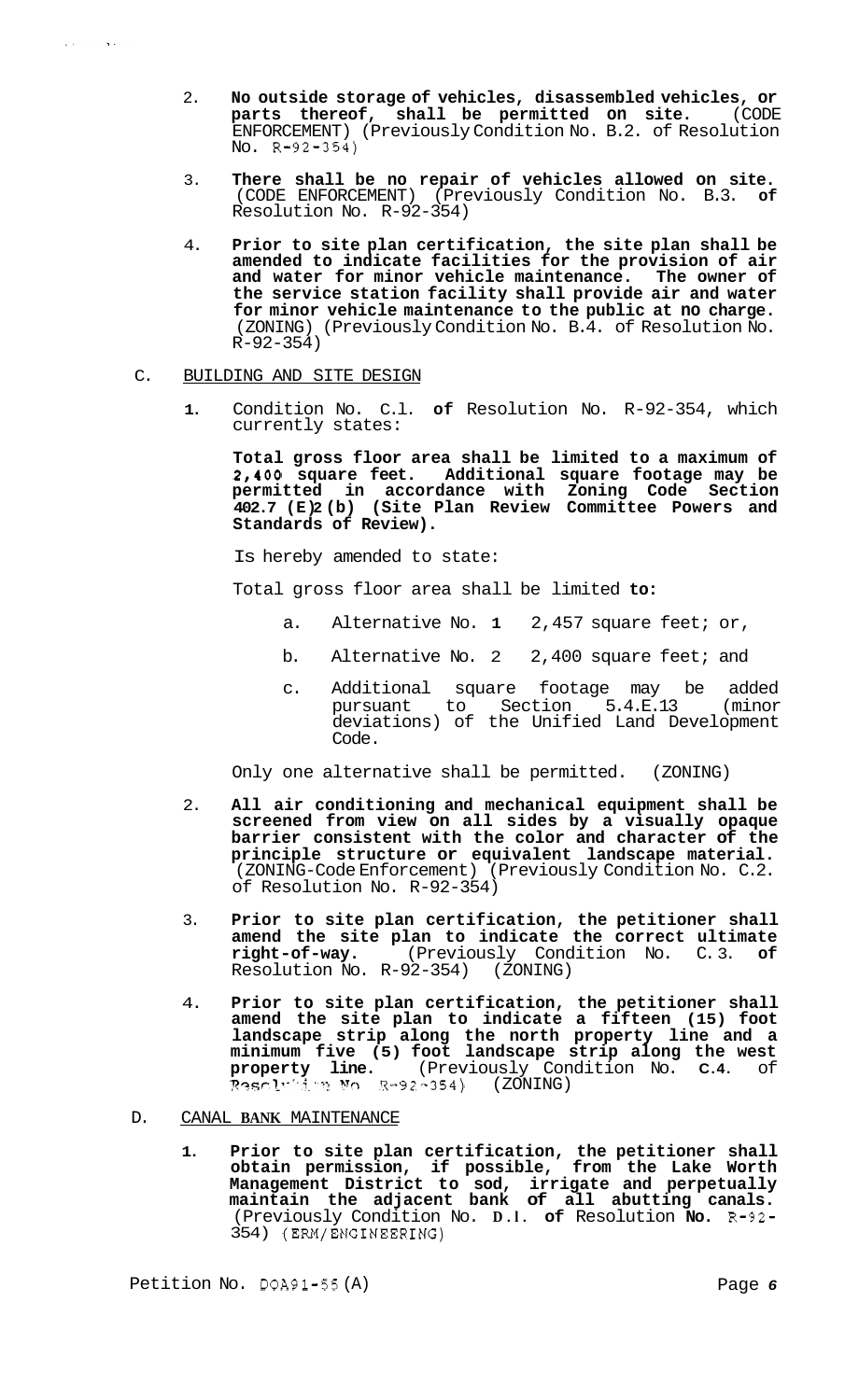# E. ENGINEERING

- 1. **The Developer shall provide discharge control and treatment for the stormwater runoff in accordance with all applicable agency requirements in effect at the time of the permit application. However, at a minimum, this development shall retain onsite the stormwater runoff generated by a three (3) year-one (1) hour storm w:.th a total rainfall of 3 inches as required by the Pormit Section, Land Development Division. In the event that**  the subject site abuts a Department of **Transportation maintained roadway, concurrent approval from the Florida Department of Transportation will also be required. The drainage system shall be maintained in an accep':able condition as approved by the County Engineer. I11 the**  event that the drainage system is not adequately **maintained as determined by the County Engineer, this matter will be referred to the Code Enforcement Board for enforcement.** (Previously Condition No. E.l\* **of**  Resolution No. R-92-354)
- 2. **The Developer shall design the drainage system such that drainage from those areas which may contain hazardous or undesirable waste shall be separate from stormwater runoff from the remainder of the. site.** (Previously Condition No. E.2. **of** Resolution **No.** R-92-354) (ENGINEERING)
- 3. **The property owner shall pay a Fair Share Fee i:1 the amount and manner required by the "Fair Share Contribution for Road Improvements Ordinance"** *tis* **it presently exists or as it may from time to tilre be amended.** The Fair Share Fee for this project at the time **of the Building Permit presently is \$25,245.00 (918 trips X \$27.50 per trip).** (Previously Condition No. E.3. **of** Resolution **No.** R-92-354) (IMPACT FEE COORDINAMOR " Engineering)
- 4. Condition No. E.4. **of** Resolution No. R-92-354, which presently states:

**"The property owner shall convey to the Lake Worth Drainage District the property 80 feet of the right-of- way lying South of and adjacent to the South right-of-way line for Boynton Beach Boulevard in the form proviiled by**  said District prior to March 15, 1992."

Is hereby amended to state:

The property owner shall convey to the Lake Worth Drainage District the property *75* feet **of** the rigirt-ofway lying South **of** and adjacent **to** the South right-of-way line for Boynton Beach Boulevard in **the** form provided **by**  said District prior to March 15, 1992. (ENGINEER::NG)

- **NOTE:** The Lake Worth Drainage District has con: irmed compliance with this condition.
- *5.*  **Prior to Site Plan approval by the Site Plan Review Committee, the property owner shall record a Unity of The fact of the frequence of the first fact of committee, the property owner shall record a Unity of Title on the C-5 zozad property, subject to approval by the County Attorney. The Unity of Title shall be released upon the recording of a plat of the** *C-5* **zoned**  area. (Previously Condition No. E.5. of Resolution No. R-92-354) (ENGINEERING/COUNTY ATTORNEY)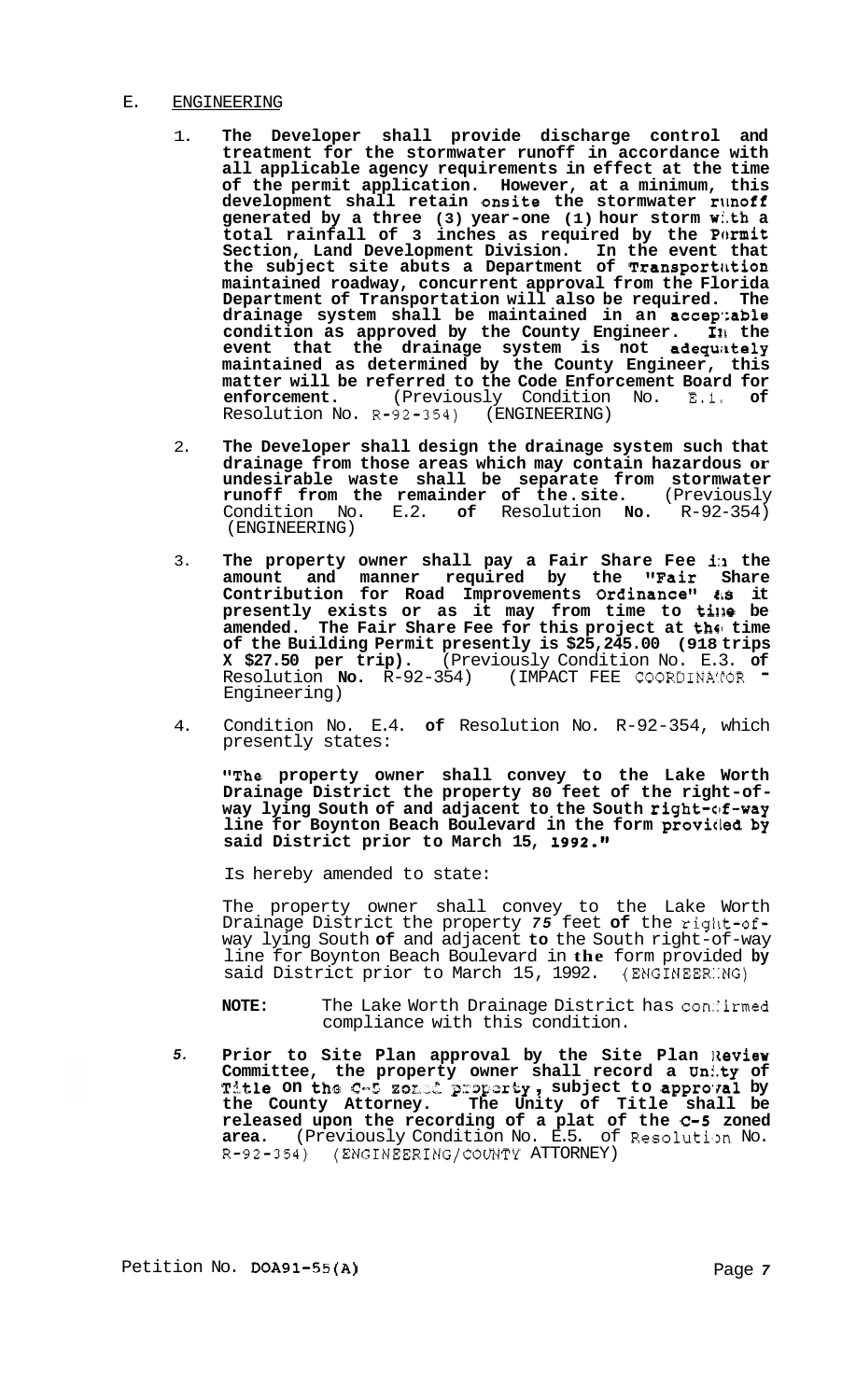## **F.** DUMPSTER

 $\mathcal{A}^{\text{max}}$  and  $\mathcal{A}^{\text{max}}$ 

- **1. All areas or receptacles for the storage and disposal of trash, garbage or vegetation, shall be concealed behind a solid enclosure. The open end of the enclosure shall**  have an obscuring, opaque gate. (Previously Condition No. **F.l.** of Resolution No. R-92-354) (ZONING)
- G. ENVIRONMENTAL RESOURCES MANAGEMENT
	- **1. Secondary containment for stored Regulated Bubstances**  fuels, oils, solvents, or other hazardous chemicals - is **required. Environmental Resources Management Department staff are willing to provide guidance on approgriate protective measures.** (Previously condition No. **52** of Resolution No. R-92-354)
	- 2. Condition No. **G3 of** Resolution No. R-92-354, which presently states:

**#'Plans for any underground storage tanks must be sligned off by the Dept. of Environmental Resources Management prior to installation. The petitioner shall perfozm all necessary preventative measures to reduce the chances of contamination of the groundwater. Double walled tanks**  and piping with corrosion protection or their equivalent **shall be a part of those measures."** 

Is hereby amended **to** state:

Plans for any underground storage tanks must be signed **off** by the Dept. *of* Environmental Resources Management prior to installation. The property owner shall perform all necessary preventative measures to reduce the chances of contamination **of** the groundwater. Double walled tanks and piping with corrosion protection or their equivalent<br>shall be a part of those measures. (ERM) shall be a part of those measures.

- H. HEALTH
	- **1.**  Previous Condition No. **H.l. of** Resolution No. R-92-354, which currently states:

The application and engineering plans, calculation<sup>8</sup>, etc. **to construct well and/or septic tank must be submi1;ted to the Health Department prior to site plan approval..** 

**Is** hereby deleted. (REASON: incorporated into addj.tiona1 conditions)

- 2. **The owner, occupant or tenant of the facility shall participate in an oil recycling program which Onsures** proper re-use or disposal of waste oil. (Previously proper re-use or disposal of waste oil. (Previously Condition No. H.2. of Resolution No. R-92-354) (IIEALTH)
- 3. **When water and/or sewer become available to the site, the petitioner shall connect to the system.** (Previously Condition **No.** H.3. **of** Resolution **No.** R-92-354) (:IEALTH)
- 4. The application and engineering plans **to** construct a non community drinking water supply system must be submitted to the Health Unit prior to site plan approval by the Development Review Committee. (HEALTH)
- 5. The application and engineering plans **to** construct an on- site wastewater disposal system must **be** Submitted to the Health Unit prior to site plan approval by the Development Review Committee. (HEALTH)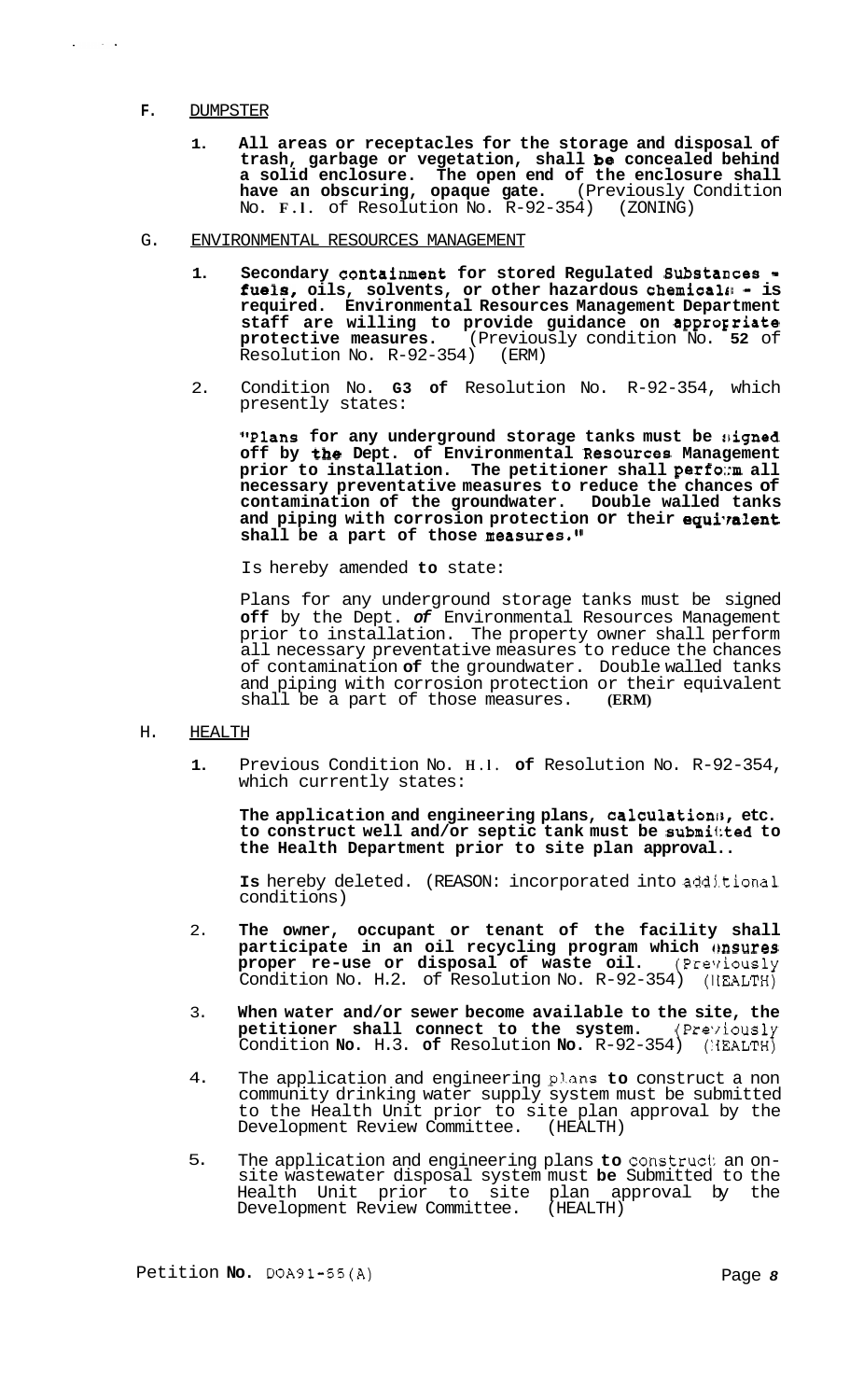- 6. The gas station convenience store shall have no automotive repair and/or maintenance facilities. (HEALTH)
- **7. The proposed car wash shall have a 100% water recycling system.** (Previously Condition No. G.l. of Resoluticn No. R-92-354) (HEALTH/Building)
- I. IRRIGATION OUALITY WATER

..

1. Condition No. 1.1. of Resolution No. R-92-354, which currently states:

**When irrigation quality water is available within 500 feet of the property, the petitioner shall connect 1;o the system. The cost for connection shall be borne by the property owner.** 

Is hereby amended to state:

When irrigation quality water is available within 500 feet of the property, the petitioner shall connect to the system subject to permitting and/or requirements of the Florida Department of Environmental Regulations z.nd/or the South Florida Water Management District. The cost for connection shall be borne by the property owner. (UTILITIES)

- J. LANDSCAPING GENERAL
	- **1. Prior to site plan certification, the petitioner shall revise the landscape tabular data on the site plan to reflect conformance to minimum Landscape Code**  requirements and all landscape/vegetation preservation conditions of approval. (Previously Condition No. J.l. **conditions of approval.** (Previously Condition **No.** J.l. of Resolution No. R-92-354)
	- 2. Condition **No.** J.2. **of** Resolution **No.** R-92-354, which currently states:

All trees shall be a minimum of fourteen (14) foet in **height at installation with a minimum diameter of three and one-half (3.5) inches measured at a point which is at least four and one-half (4.5) feet above existing grade level** .

**Is** hereby amended to state:

All trees required to be planted on site by this approval shall meet the following minimum standards at installation:

- a. Tree height: fourteen (14) feet.<br> **b.** Trunk diameter: 3.5 inches measured 4.5 feet
	- above grade.
- c. Canopy diameter: seven *(7)* feet. Diameter shall be determined by the average canopy radius at 3 points measured from the trunk to the outermost branch tip. Each radius shall measure at least **3.5**  feet in length.<br>Clear trunk:
- d. Clear trunk: five (5) feet. **(ZONING)**
- **3.** Condition No. J.3. **of** Resolution No. R-92-354, which currently states:

**All trees shall have a minimum of five (5) feet of clear trunk and a minimum seven (7) foot canopy spread.** 

**Is** hereby deleted. (REASON: repetitive.)

Petition **No.** DOA91-55(A) Page 9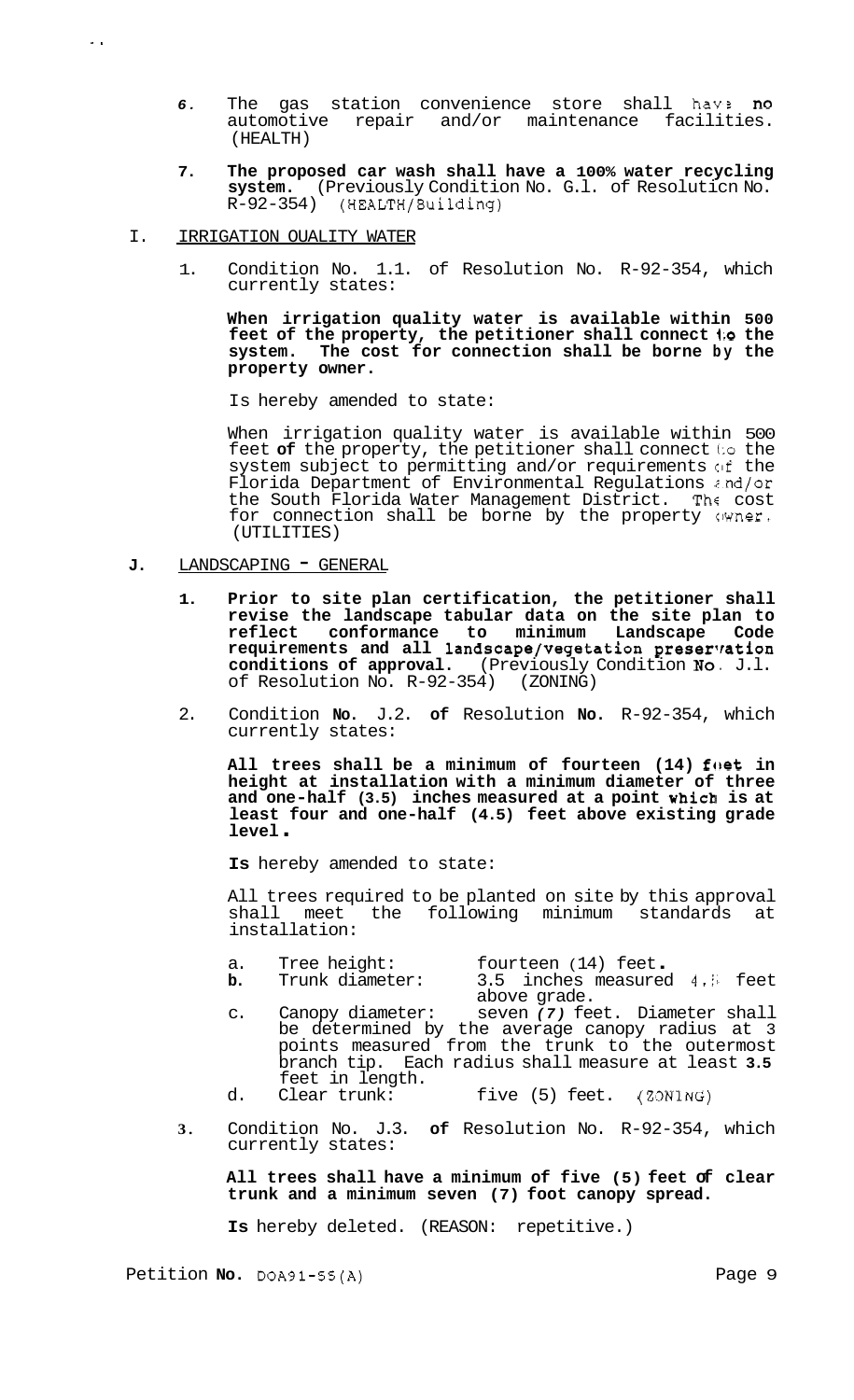## **K.** LANDSCAPING ALONG THE NORTH PROPERTY LINE

 $\mu$  and  $\mu$  is a set of

- 1. **Landscaping along Boynton Beach Boulevard shall be upgraded to include:** 
	- a. A minimum fifteen (15) foot wide landscape buffer **strip.**
	- **b. One fourteen (14) foot tall tree for each twenty (20) linear feet.**
	- **c. Thirty (30) inch tall hedge or shrub material planted twenty-four (24) inches on center at**

**installation, to be maintained at a minimum height of forty-eight (48) inches.** (Previously Condition No. **K.l. of** Resolution R-92-354) (ZONING)

- L. LANDSCAPING ALONG THE SOUTH PROPERTY LINE
	- 1. **Landscaping within the five (5) foot wide buffer along**  the south property line shall be upgraded to include:
		- **a. One fourteen (14) foot tall tree for each 1-wenty (20) linear feet.**
		- **b. Twenty-for (24) inch high shrubs or hedge ma1:erial spaced no more than twenty four (24) inches on center at installation, to be maintained at a**   $minimum$  height of thirty-six (36) inches. (Previously Condition No. L.l. **of** Resolution. R-92- 354) (ZONING)

# M. LANDSCAPING ALONG THE EAST PROPERTY LINE

- 1. **Landscaping within the ten (10) foot wide buffer along the east property line shall be upgraded to inclule:** 
	- **a. One fourteen (14) foot tall tree for each twenty (20) linear feet.**
	- **b. Twenty-for (24) inch high shrubs or hedge material**  spaced no more than twenty four (24) incles on **center at installation, to be maintained at a minimum height of thirty-six (36) inches.**  (Previously Condition No. M.l. **of** Resolution R-92- 354) (ZONING)
- N. LANDSCAPING ALONG THE WEST PROPERTY LINE
	- 1. **Landscaping within the required minimum five (5) foot**  wide buffer along the west property line shall be **upgraded to include:** 
		- **a. One fourteen (14) foot tall tree for each twenty (20) linear feet.**
		- **b.** Twenty-for (24) inch high shrubs or hedge material **spaced no more than twenty four (24) inches on center at installation, to be maintained at a**  minimum height of thirty-six (36) :.nches. (Previously Condition No. **N.l. of** Resolutioll R-92- 354) (ZONING)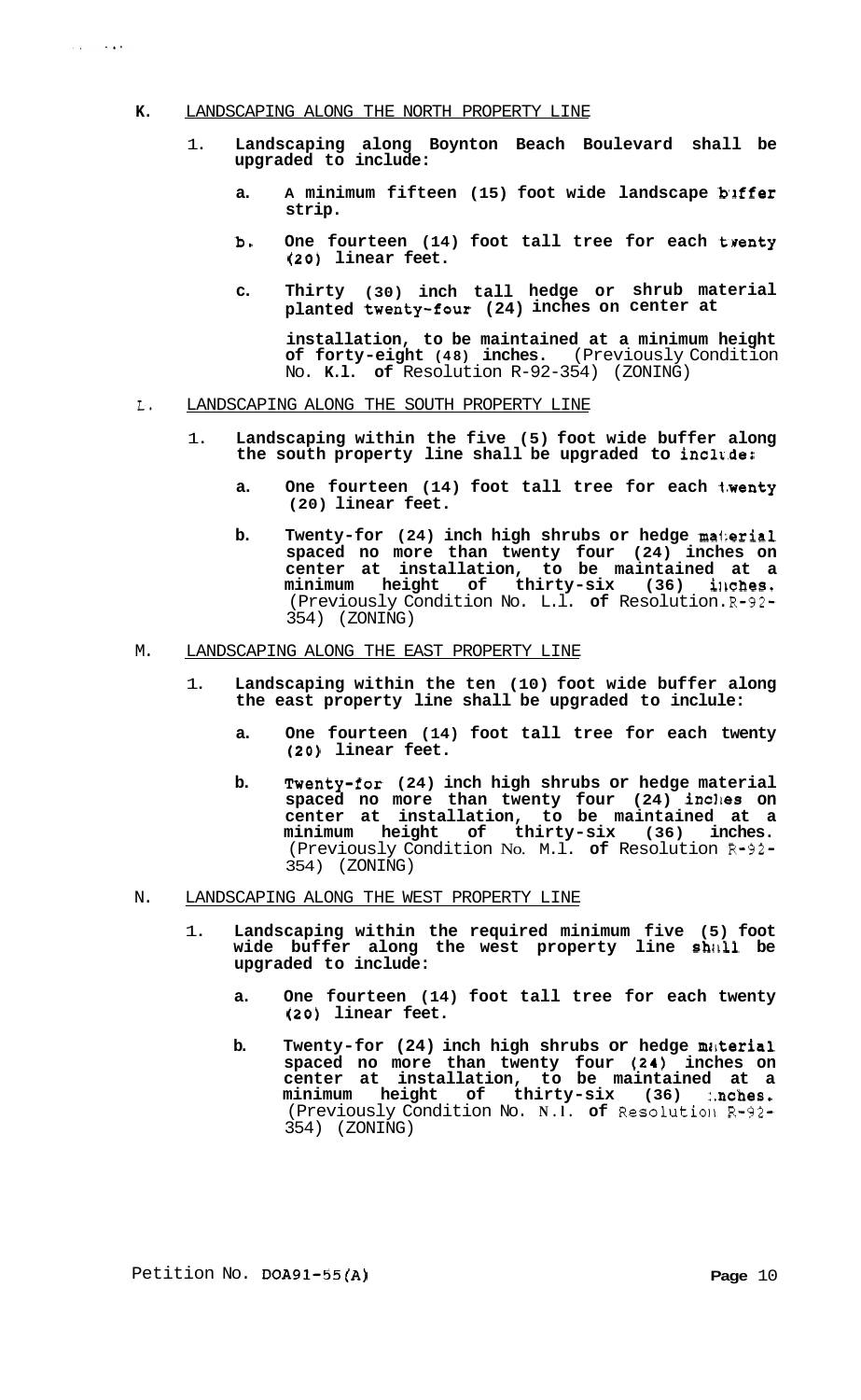## *0.* LANDSCAPE WITHIN MEDIAN

 $\mathcal{A}_\text{c}$  and  $\mathcal{A}_\text{c}$ 

**1.** Condition **No. 0.1. of** Resolution **R-92-354,** which currently states:

**Prior to site plan certification, the petitioner shall apply for and make good faith efforts to cbtain permission from the Florida State Department of Transportation (FDOT) or the County Engineer to lantscape the median of all abutting rights-of-way. This landscaping shall consist of a minimum of one (I) t.we1ve (12) foot tall native tree for each thirty (30) ].inear**  feet of the adjacent median and appropriate ground  $\theta$ **over. Trees may be planted singly or in clusters, with a maximum spacing or sixty (60) feet on center. All**  landscape material shall be selected according to **xeriscape principles from the following list.** 

**Trees:** 

## **Groundcover:**

**Laurel Oak Live Oak Slash Pine Sabal Palmetto Wedilia Bahia Grass** 

**Alternative species may be allowed subject to appraval by the Zoning Division. All plant material shall be installed according to xeriscape principles and shall conform with the following:** 

- **a. All plants shall be container grown, except sabal palms** .
- **b. Except for sabal palms, the bottom cushion af each planting area shall include a minimum four (4) inch thick, high moisture retaining, marl based soil.**
- **c. Potting soil shall be placed around the p1ar.t root balls at time** *of* **planting.**

**This landscaping shall be the daily irrj.gation responsibility, for a minimum 90 days from install.ation, and daily maintenance obligation, in perpetuity, of the property owner.** 

Is hereby amended to state:

Prior to issuance of a building permit, the petetioner shall apply to the Palm Beach County Engineering and Public Works Department for a permit to landscape all adjacent median(s) of all abutting rights-of-way, When permitted by Palm Beach County Department **of** Engi:leering and Public Works, landscaping shall consist of a ninimum of one **(1)** fourteen **(14)** foot tall native tree for each thirty **(30)** linear feet of the adjacent median to be planted and appropriate ground cover. Trees may be planted singly or in clusters. All landscapjng and maintenance shall be subject to the standards **as set**  forth **by** the Palm Beach County Engineering and Public Works Department. All landscape material skall be selected **tox** tne following list:

Trees : Ground cover:

Laurel Oak Live **Oak**  Slash Pine Sabal Palmetto Wedilia Bahia Grass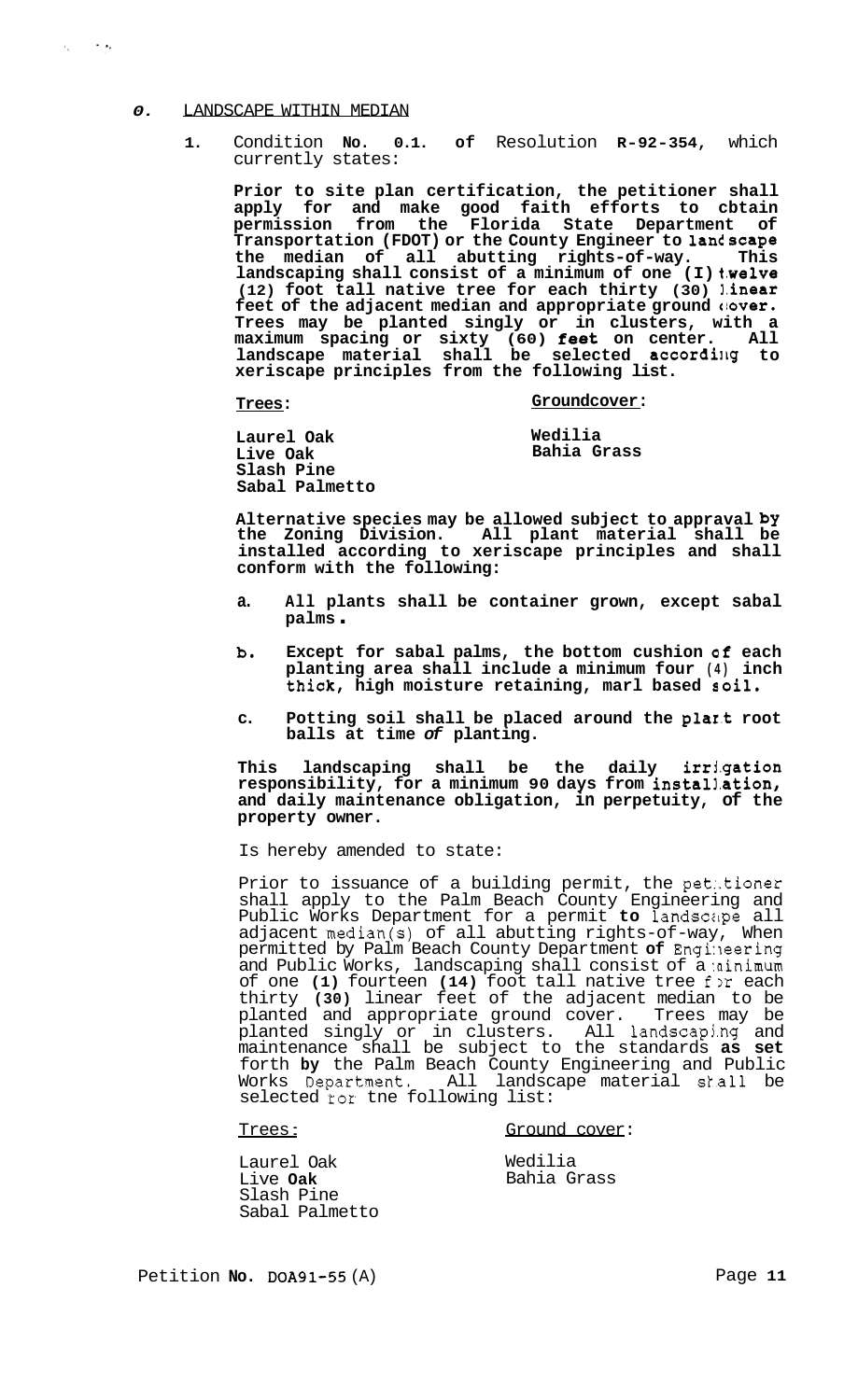Alternative species may be allowed subject to approval by the County Engineer. All plant material shall be installed and selected according to xeriscape principles and shall conform with the following:

- a. All plants shall be container grown or field collected and transplanted from the project site.
- b. All plantings shall be done in accordance with detailed planting plans and specifications *':o* be submitted and approved by the County Engineer concurrent with Site Plan certification. (ENGINEERING)
- 2. All required median landscaping, including watering, shall be the perpetual maintenance obligation of the petitioner and its successors, legal heirs or assignees or duly established Property Owner's Association  $i$ nd/or Homeowners's Association, and shall be installed on **or**  before issuance of the first Certificate of Occupancy or filing of the first plat, whichever occurs first. (BUILDING/ENGINEER - Zoning)
- 3. Declaration of Covenants and Restriction Documents shall be established or amended as required, prior to receiving the first building permit or filing of the first plat, whichever occurs first, to reflect this obligation. Maintenance shall be in accordance with the issued permits. (BUILDING/ENGINEERING - County Attorney)
- P. LIGHTING

 $\frac{1}{2}$ 

- 1. **All outdoor lighting used to illuminate the premises and identification signs shall be of low intensity, shielded and directed downward and away from adjacent properties and streets.** (Previously Condition No. P.l. **of** Resolution  $R-92-354)$  (ZONING/BUILDING)
- Q. PLANNING
	- 1. Prior to site plan certification, the property owner shall amend the Concurrency Reservation to reflect the selected alternative site plan. (PLANNING)
- R. RECYCLE SOLID WASTE
	- **1. The property owner and/or lessees shall participai:e in a recycling program when available in the area. Muterial to be recycled shall include, but not be limited to,**  paper, plastic, metal and glass products. (PreViously Condition **No.** Q.l. of Resolution R-92-354) **(SWA)**
- **S.**  SIGNS
	- **1. Signs fronting on Boynton Beach Boulevard shall be limited as follows:** 
		- a. Maximum sign height ten (10) feet.
		- **b.** Maximum total sign face area <sup>-</sup> 100 sq. ft. :otal.
		- **c. Maximum number of signs one (1) monumelk type sign.** (Previously Condition **No.** R.l. **of** Resllution R-92-354) (ZONING)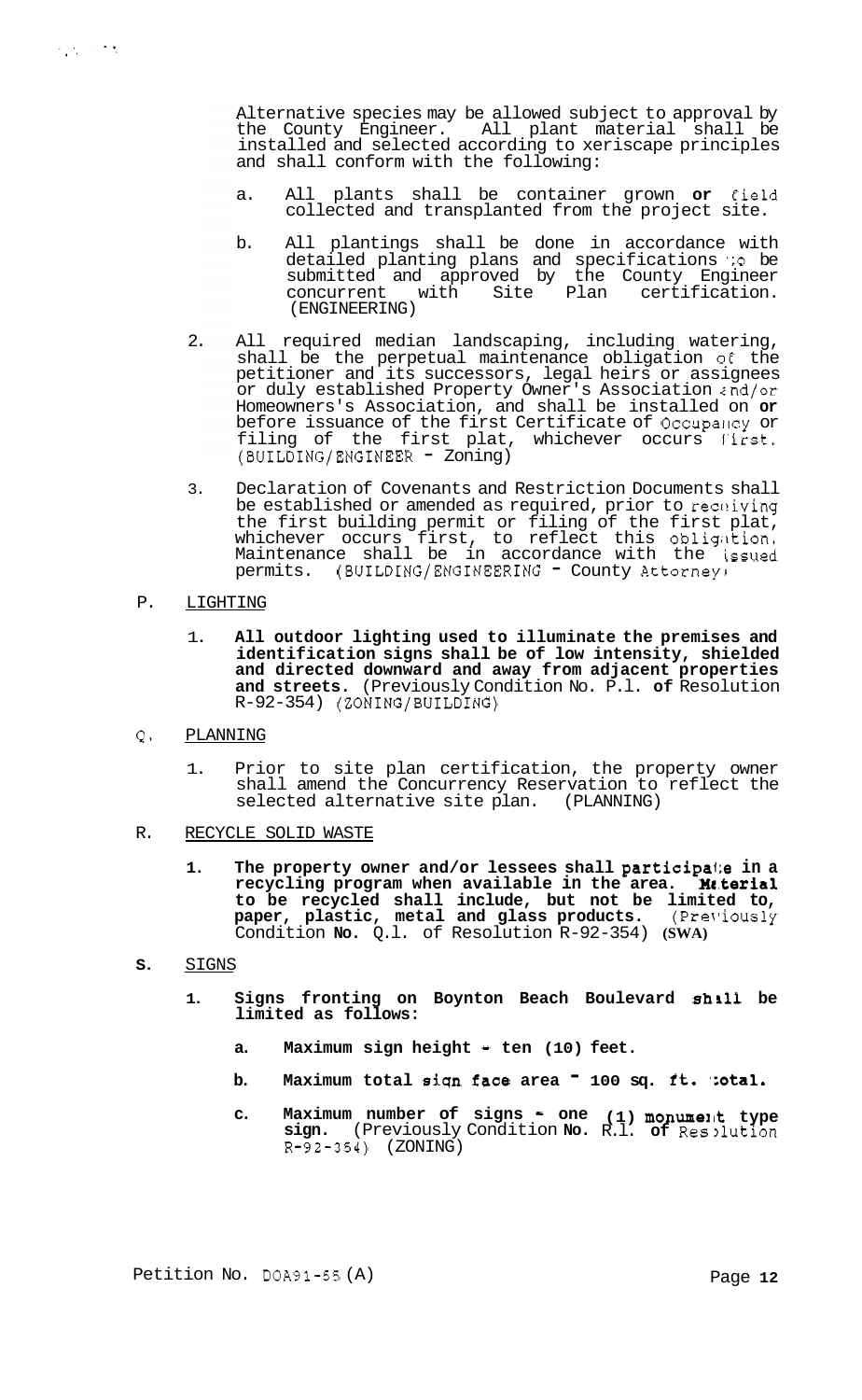- 2. **Signs fronting on the future internal access road ;Ilong the east property line shall be limited as follows:** 
	- **a. Maximum sign height eight (8) feet.**
	- **b.** Maximum total sign face area 80 sq. ft. totil.
	- **c.** Maximum number of signs one (1) [Previously Condition No. R.2. of Resolution R-92-354) (ZONING)
- 3. **Prior to site plan certification, the petitioner shall submit a Master Sign Program to the Zoning Division which specifies sign location, sign dimensions, unified color, unified graphics, typical base planting details, and conformance to all sign related conditions of approval.**  (Previously Condition **No.** R.3. **of** Resolution R-92-354) (ZONING)
- 4. Condition No. R.4. of Resolution R-92-354, which currently states:

**If, prior to the issuance of a building permit fcr the**  project, the Sign Code is amended to be more restrictive than the conditions of approval, the regulations of the amended Sign Code shall supersede all sign-related **conditions of approval.** 

Is hereby deleted. (REASON: Code has been amended:

- 5. **The service station gasoline price information shall**  comply with the minimum requirements of the applicable **County Ordinance.** (Previously Condition No. R.5. of Resolution R-92-354) (ZONING)
- **T.** COMPLIANCE
	- 1. Condition No. **S.** 1. **of** Resolution R-92-354, which currently states:

**As provided in Zoning Code Sections 400.2 and 402.6, failure to comply with any of these conditicns of approval at any time may result in:** 

- **a. The denial or revocation of a building permit; the issuance of a stop work order; the denial of a Certificate of Occupancy on any building or structure; or the denial or revocation**  $\mathbf{f}$  **any permit or approval for any developer-owner, commercial-owner, lessee, or user of the subject property; and/or**
- **bo**  The revocation of the Special Exception and any **zoning which was approved concurrently with the**  Special Exception as well as any previously (ranted **certifications of concurrency or exeniptions therefrom; and/or**
- **C. A requirement of the development to conform with updated standards of development, applicable at the time of the finding ob non-camolience, >r the**  addition or modification or conditions reasonably related to the failure to comply with existing **conditions.**

Is hereby deleted. (REASON: Code Requirement)

Petition **No.** DOA91-55(A) Page 13